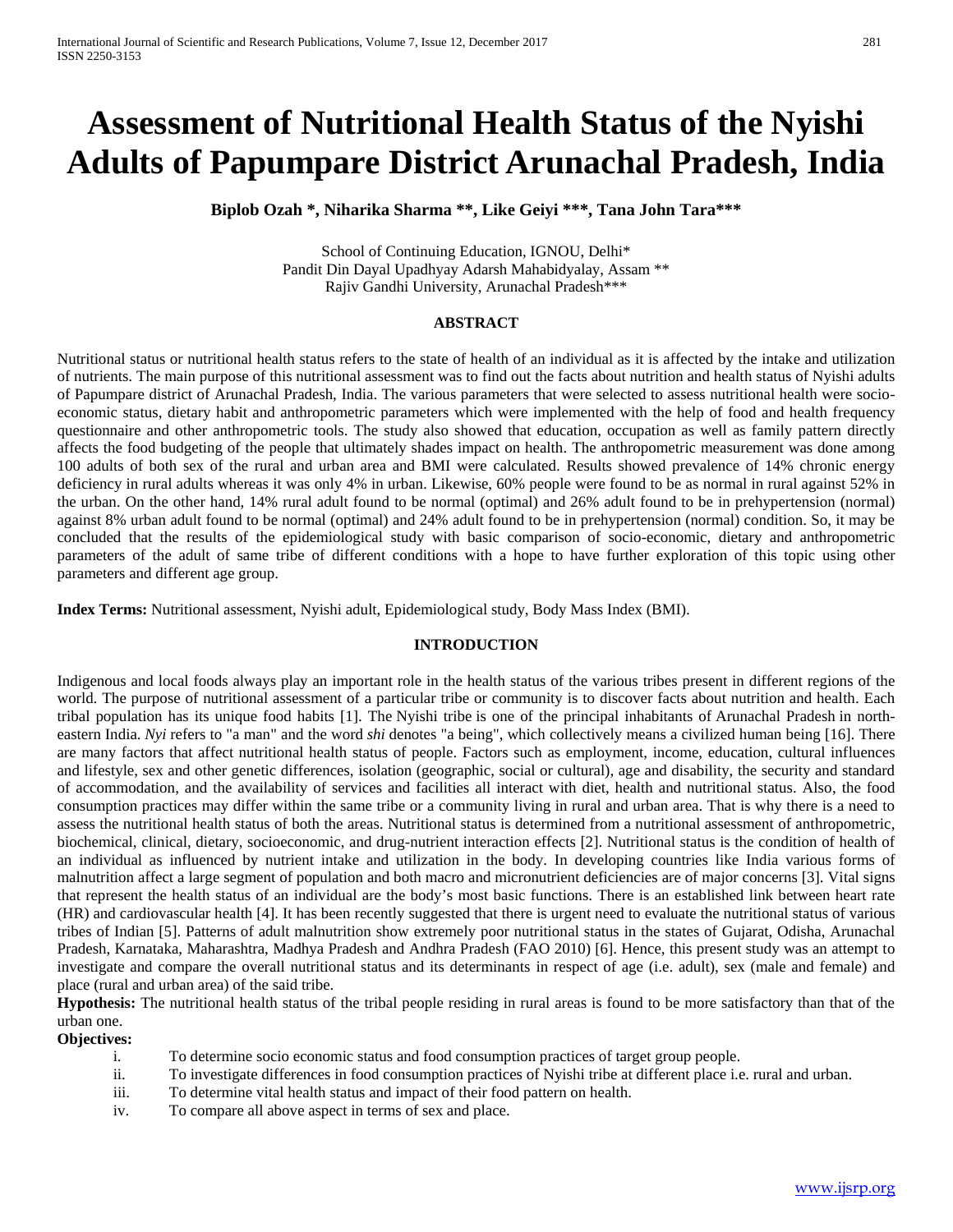# **RESEARCH ELABORATIONS**

# **Materials and Methods**

Papumpare district of Arunachal Pradesh, India was selected for the Epidemiological study area with Nyishi tribe of rural and urban area as the target population/group. During the entire study, the age group was restricted only to the adult population of the said tribe. Epidemiological studies were conducted in the randomly selected areas of Papumpare district of Arunachal Pradesh. First of all, two Nyishi tribe inhabitant target areas depicting rural and urban population since many years were selected. Under the rural area, the villages choosen are Bogoli, Denka, Gumto, Rono village and Balijan. Likewise, in the urban area, some sectors of the towns and cities like Nirjuli, Naharlagun and Itanagar were selected accordingly. The study design and methodology that was followed in the present work summarized as below.

# **Research Design**

# **Developing a questionnaire**

A food frequency questionnaire was developed at the beginning of the epidemiological survey [7]. The questionnaire consists of three parts viz. identification particulars, socio-economic status of family and dietary pattern of the family. Along with this questionnaire, also a health frequency questionnaire for the age group of 20-39 years i.e. for adults was developed. Here, two anthropometric measures-height and weight were included, which helps us to calculate BMI of the adults. Other measures like age, habitat etc. was also included in the process. The interesting thing is that the single questionnaire was sufficient enough to question about the overall medical condition in which we include various parameters like disease, illness and disorders. Further, two vital signs of measurement i.e. BP and pulse rate were also calculated in order to investigate the body's basic functions are normal or not.

### **Subjects**

The subjects were selected from two target population i.e. rural and urban population of Nyishi tribe of Papumpare district of Arunachal Pradesh, India. The study was conducted taking100 numbers of samples (family) and 100 numbers of adult individual samples of both sexes from both the target area (50 nos. rural+50 nos. urban).

# **Tools and Procedures**

There were many tools that have been used in our epidemiological survey. For the anthropometric purpose measuring tape and weight balance were used. With the help of body height and body weight of adult persons, the Body Mass Index (BMI) was calculated separately for males and females. The ratio of *weight (in kg)/ Height (m)<sup>2</sup>* referred to as BMI. The BMI has a good correlation with fatness (over weight or obesity). The use of BMI as an anthropometric indicator of nutritional status can be more appropriate in a country with diverse ethnic groups, such as India [14]. In case of adults, the following classification suggested by *James and coworkers* as given in Table I is extensively used at present [8, 9].

| Table I: BMI for Adult |                              |  |  |  |  |  |
|------------------------|------------------------------|--|--|--|--|--|
| <b>BMI</b> class       | <b>Presumptive diagnosis</b> |  |  |  |  |  |
| < 18.5                 | Chronic energy deficiency    |  |  |  |  |  |
| 18.5-20.0              | Low normal weight            |  |  |  |  |  |
| $20.0 - 25.0$          | Normal                       |  |  |  |  |  |
| $25.0 - 30.0$          | Obese grade I                |  |  |  |  |  |
| >30.0                  | Obese grade II               |  |  |  |  |  |

The measurement of basic vital signs of body was taken via an automatic blood pressure monitor (Make - Omron, Model no- HEM-8712) that could measure both BP and pulse rate.

To understand hypertension we must have an idea about normal and high blood pressure range. Table II presents the classification given by JNC, USA for the detection, evaluation and treatment of high blood pressure. [7, 8]

Table II: Classification of BP and stages of hypertension in adults

| <b>Blood pressure range SBP/DBP</b> | <b>Classification</b>           |
|-------------------------------------|---------------------------------|
|                                     |                                 |
| 120/80                              | Normal (optimal)                |
| 120-129/80-84                       | Prehypertension(normal)         |
| 130-139/85-89                       | Prehypertension (Borderline HT) |
| >140/90                             | Hypertension                    |
| Stage I 140-159/90-99               | Hypertension (stage I)          |
| Stage II 160-179/100-109            | Hypertension (stage II)         |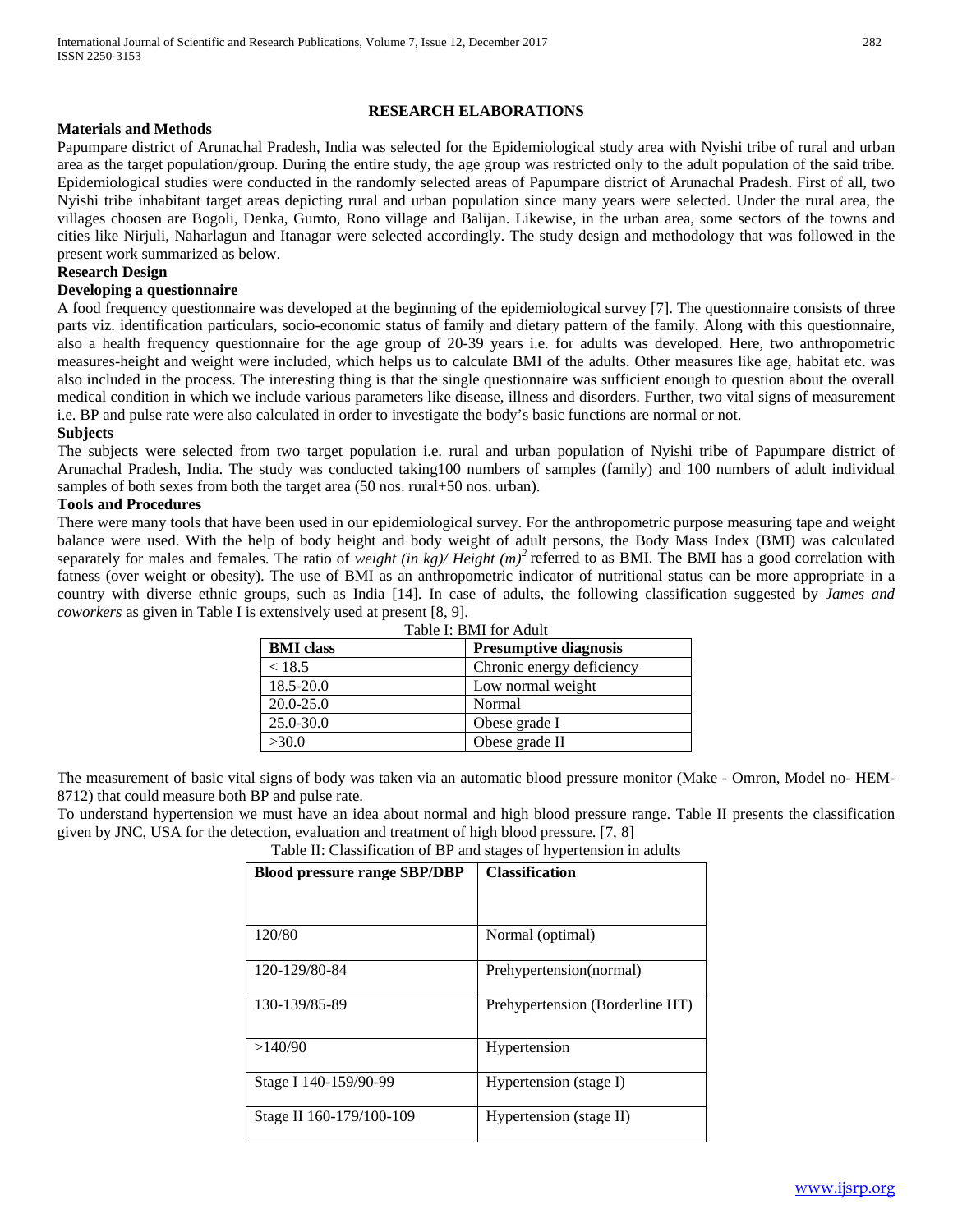| Stage III $>180/110$ | Hypertension (Stage III) |
|----------------------|--------------------------|

Source: Joint National Committee on Hypertension (2003)

According to the National Institute of Health, USA, the average resting heart rate:

- (a) For children 10 years and older, and adults (including seniors) is 60 100 beats per minute
- (b) For well-trained athletes is 40 60 beats per minute.

# **RESULTS**

# **Socio Economic Status**

### **Monthly income**



Fig I:Monthly income of families (Rural) Fig II:Monthly income of families (Urban)

A large gap was found to be present between rural and urban income level. But the minimum requirement for a healthy and peaceful lifestyle was seen to be same for all individuals. Therefore, in order to fill up the gaps between the two societies by strengthening the economic status needs further research.



Fig III: Highest educational qualification(Rural)Fig IV: Highest educational qualification(Urban)

In case of level of education, there were 4% families in the rural areas, who had not taken any formal education. In this era of scientific development, universalization of primary and all classes of higher education should be the major concern of a country like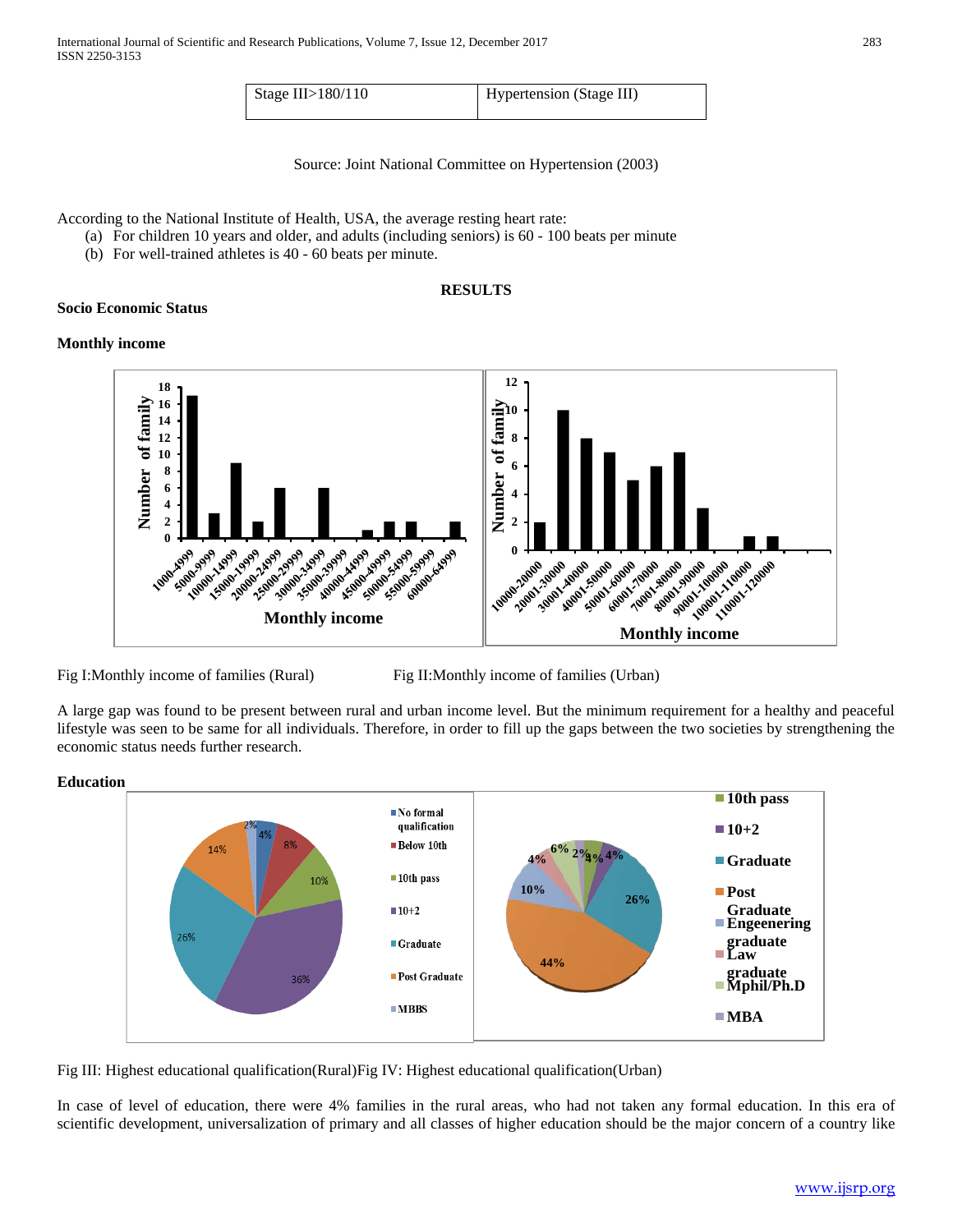India. Education is the most crucial factor which interferes with all aspects of our life. Increasing job opportunities or employment is also a sign of development. The scope of agriculture is reducing day by day in the North East India. As the impact of the development of science and technology has also touched this part of the region to a great extent, in the present scenario, opportunities are more in the field of agricultural extension rather than agriculture.

# **Types of family**



Fig V: Types of family (Rural) Fig VI: Types of family (Rural)

Types of families are also a major concern for health and education. As the number of joint families were found to be present more in the rural area.



From the survey, it was observed that among the selected area, one or two family member only represents as an income source of a joint family and rest of them act as followers, which results in an abnormality in the whole family budgeting. This further impacts a lot in the dietary habit as well as in the education system of that particular family. This has been seen in most joint families of the rural population.

# **Dietary pattern of the family**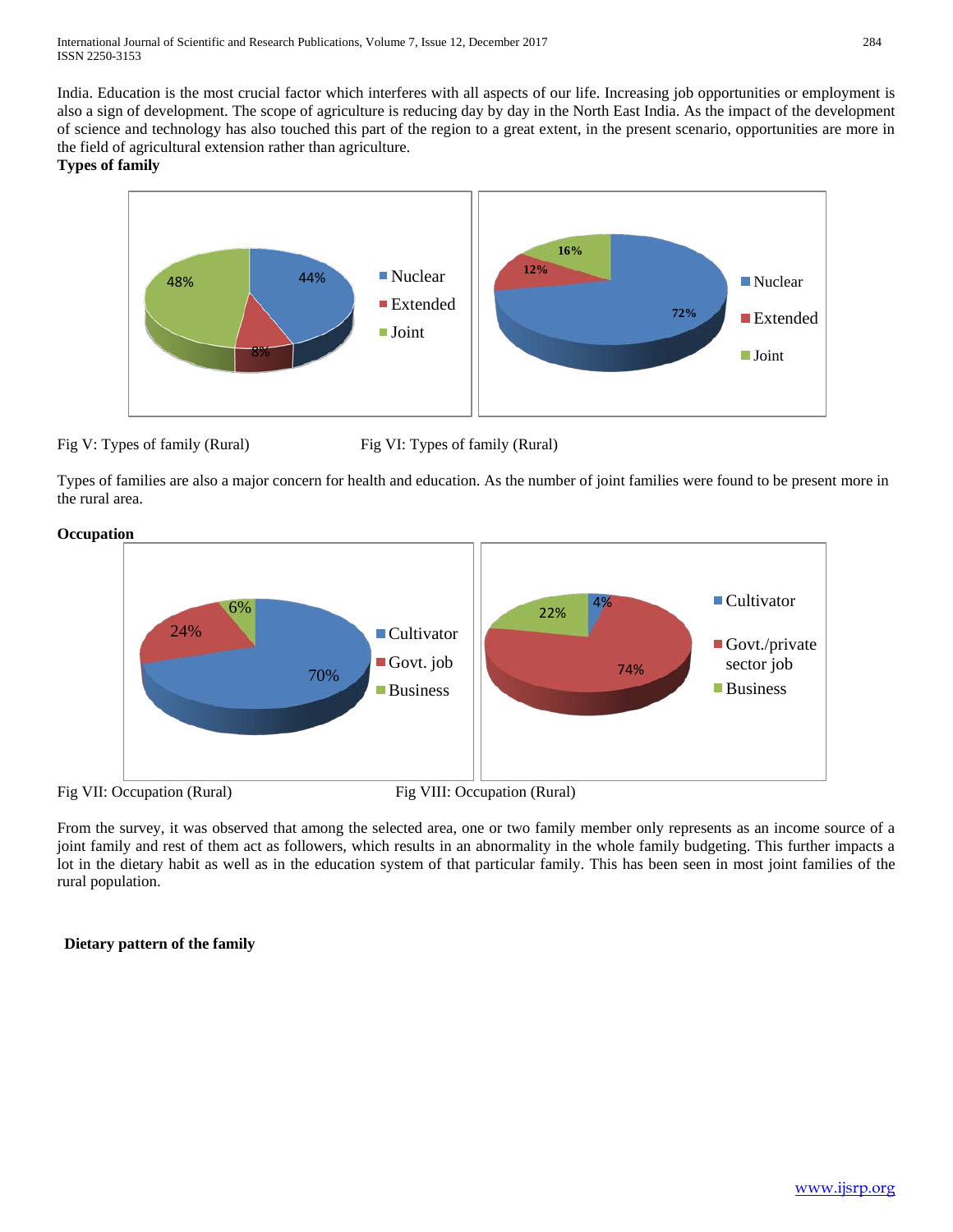

(A: Rice, B: Wheat, C: Pulses/legumes, D: Green leafy vegetables, E: Roots & tubers, F: Other vegetables, G: Fruits, H: Milk & milk products, I: Sugar & jiggery, J: Oils & fats, K: Flesh foods, L: Carbonated beverages, M: Tobacco/alcohol)

Fig IX: Frequency of usage of foodstuffs (Rural)



(A: Rice, B: Wheat, C: Pulses/legumes, D: Green leafy vegetables, E: Roots & tubers, F: Other vegetables, G: Fruits, H: Milk & milk products, I: Sugar & jiggery, J: Oils & fats, K: Flesh foods, L: Carbonated beverages, M: Tobacco/alcohol)

Fig X: Frequency of usage of foodstuffs (Urban)

Income, level of education and types of family are all proportionally equivalent to the dietary pattern of a family. Food without dal, wheat, potato, oil and spice are the main characteristic features of the indigenous food system in Arunachal Pradesh, it is an interesting researchable domain [10]. Rice is used as staple food by 100% families in the rural area where consumption of wheat only shown by in minimum numbers only at rural area. Green leafy vegetables used extensively by the people of both areas. There are numerous plants that have been used as food, as well as medicine by the tribal people since time immemorial. The intake of 350-400 g vegetables per caput per day is associated with reduced incidence of many common forms of cancer, and diets rich in plant foods are also associated with a reduced risk of heart disease and many chronic diseases of ageing. Vegetables contain phytochemicals that have anti-cancer and anti-inflammatory properties which confer many health benefits [11]. Here, development of healthy food habit of oneself and of the child is the major and utmost thing to do for each and every family member. This is because; healthy food habits are not only for present health but for the long term complete health.

The adult age group was taken for further study and some anthropometric measurement were taken like height and weight to calculate BMI. It has been observed that various tribal populations have high to very high rates of chronic energy deficiency (CED) based on their body mass index (BMI) values [6]. For the measurement of vital body sign, blood pressure and pulse rate were taken from adult male and female of both rural and urban areas. With the help of health frequency questionnaire the overall medical conditions of the adult(s) were measured. Finally, the calculation was done and compares all such parameters in terms of sex and place. The comparison is shown below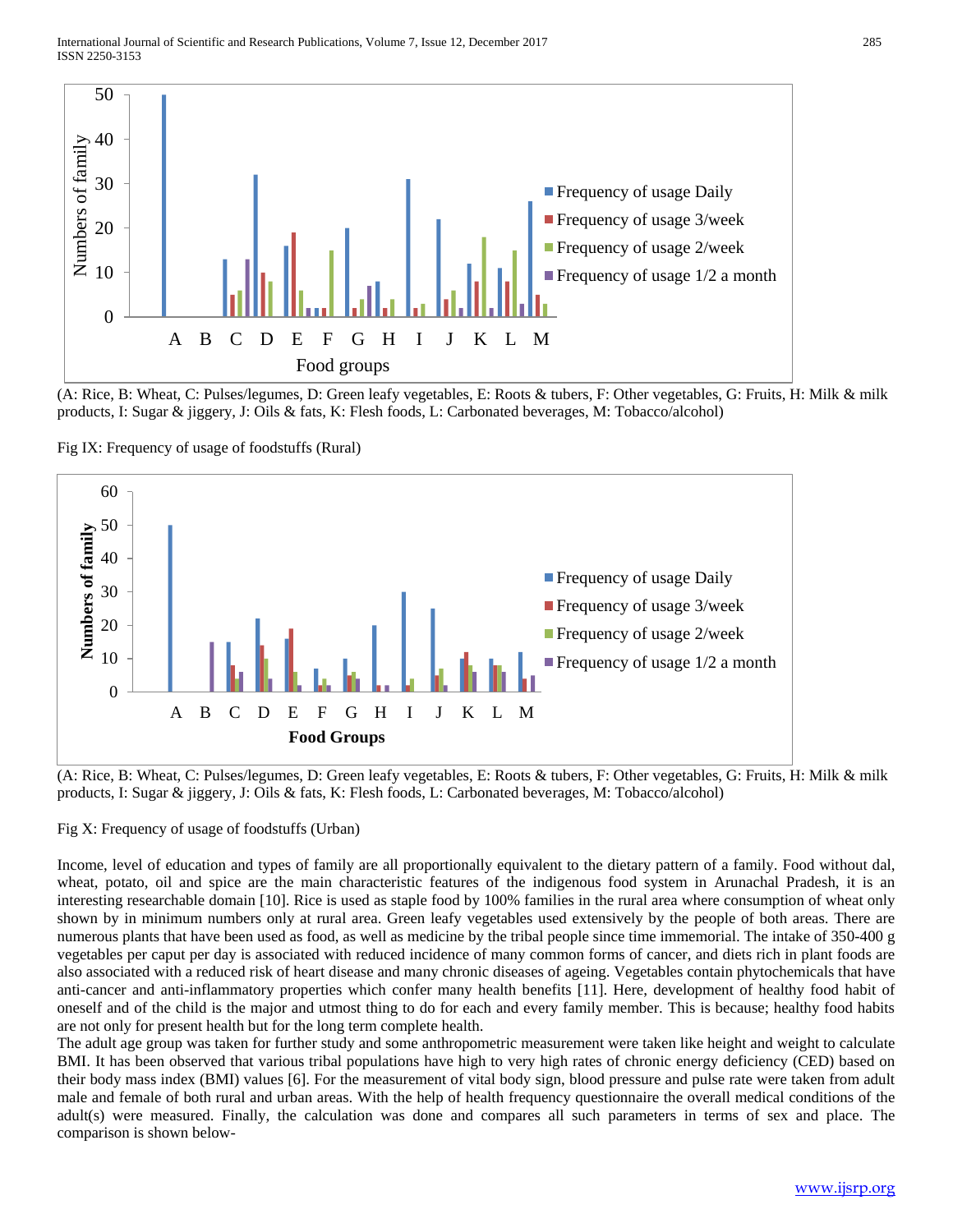**Comparison of BMI status (Rural and Urban adults)**



Fig XI: Comparison of BMI status of rural and urban adults

Results showed 60% normal BMI in rural adults against 52% in urban. This indicates that almost 50% of the adults are below and above normal BMI in case of urban. Low Body Mass Index (BMI) and high levels of undernutrition (based on BMI) are the major public health problems especially among rural underprivileged adults of developing countries [12].

# **Comparison of Hypertension status (Rural and urban adults)**



Fig XII: Comparison of hypertension status of rural and urban adults

**Comparison of Heart rate/pulse rate status (Rural and urban adults)**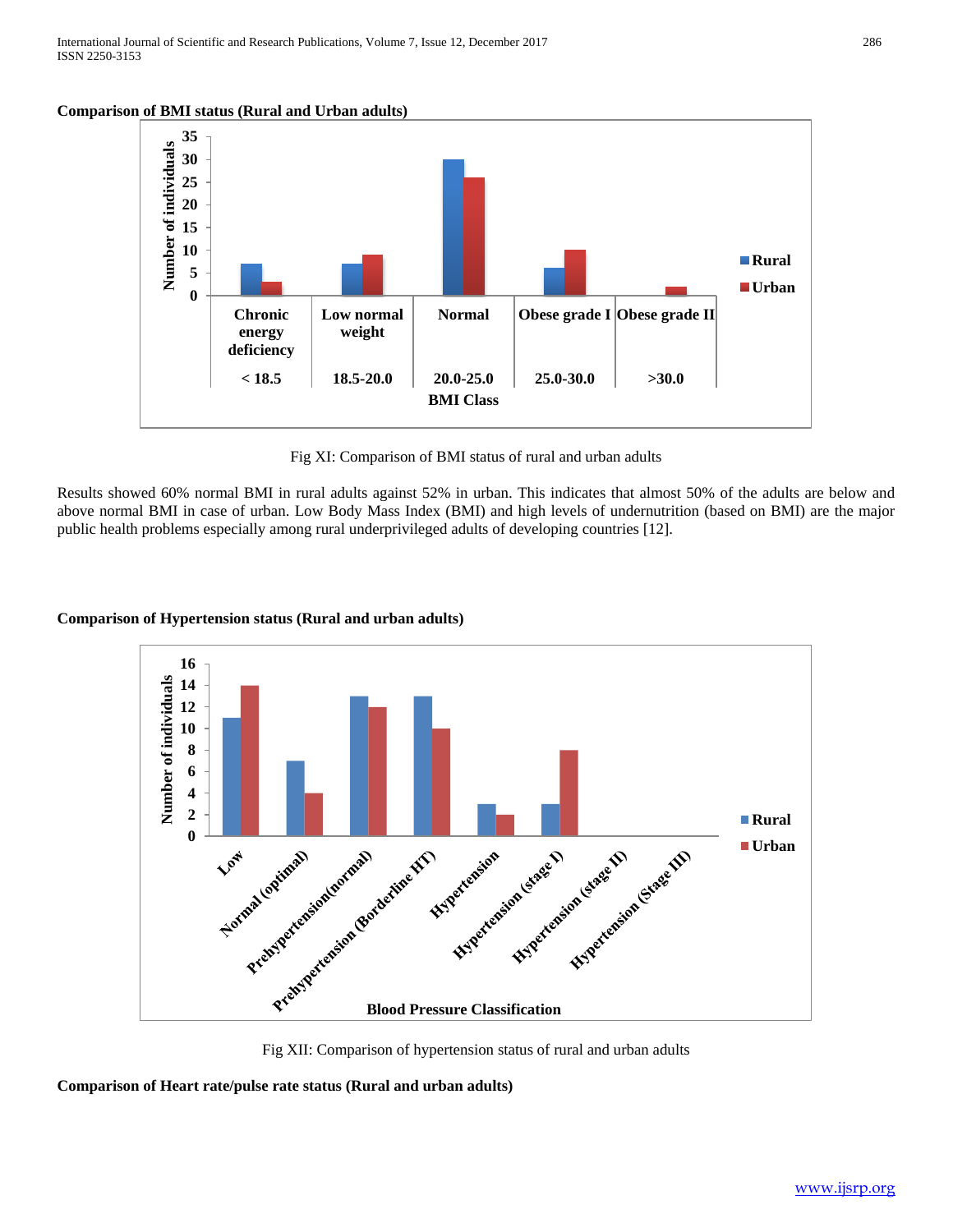

Fig XIII: Comparison of heart rate/pulse rate status of rural and urban adults

In case of urban adults, 20% and 4% of population were under obese grade I and grade II respectively. Poor dietary habits combined with decreased physical activity have led to an increase in overweight and obesity among adults and children [13]. In case of hypertension status, 6% rural adult found to be in stage-I and 16% adult in urban. There is a need for change in the daily lifestyle as well restriction of salty foods in diet in both areas, but, especially in urban.

# **Comparison of health status (Male)**



Fig XIV: Comparison of health status of rural and urban male **Comparison of health status (Female)**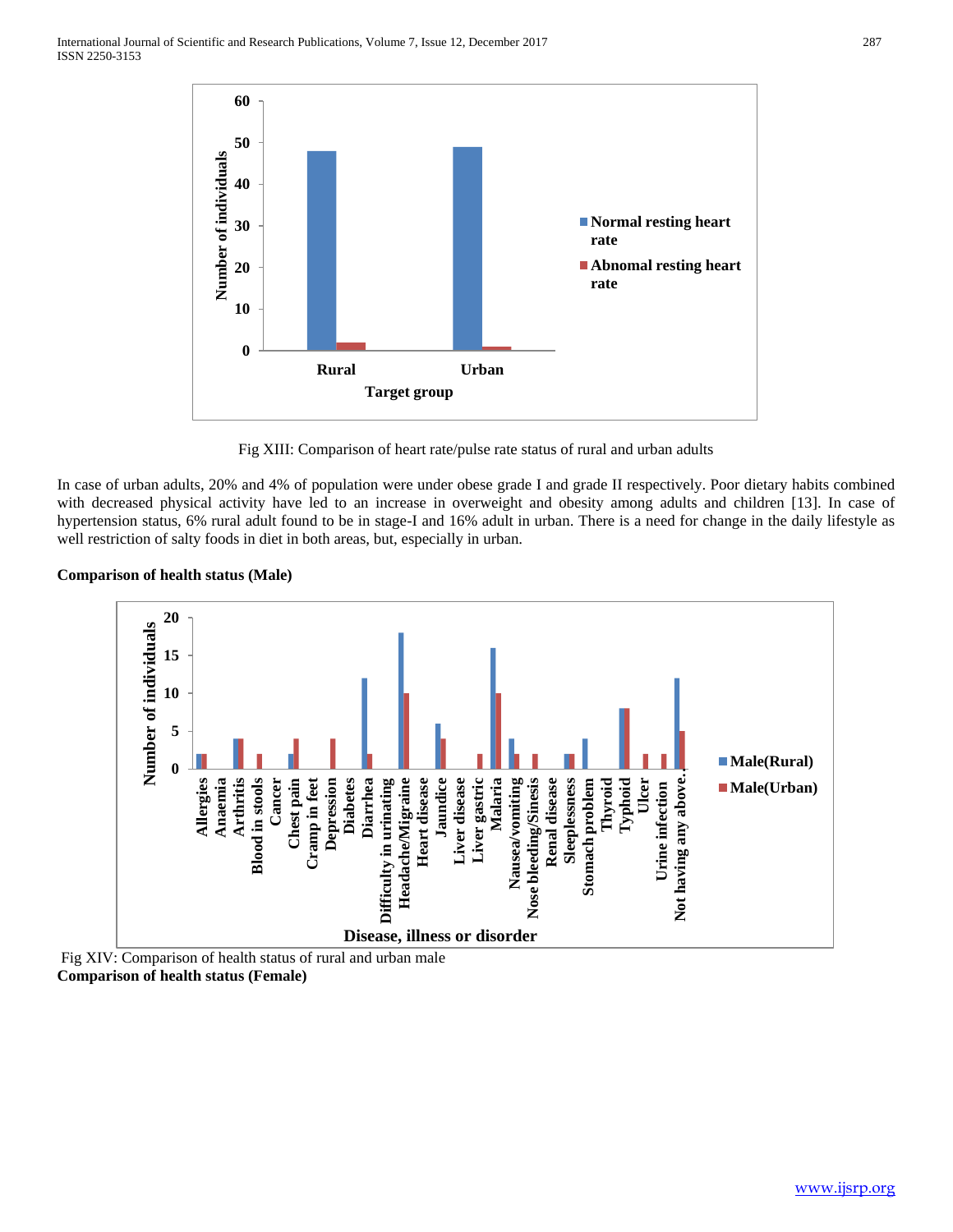

Fig XV: Comparison of health status of rural and urban female

The overall medical condition of both area showed that there was a higher prevalence of water borne and infectious diseases in the rural area and some critical diseases in urban. It is to be noted that cardiovascular and cancers like diseases were not found among rural and urban adults, which indicate a better health condition of them.

#### **CONCLUSION**

In the conclusion, it can be said that the nutritional health status of rural people was comparatively well than urban people. The hypothesis that has been generated was achieved after a few steps of success from analyzing and comparing data of nutritional health condition of both targeted area. But the parameters of socio economic status, dietary and health condition shows vast differences among rural and urban population. A low socio-economic status (SES) is related to unhealthy dietary habits; less educated people with a low income tend to consume more energy-dense food whereas their higher SES counterparts have a higher fruit and vegetable intake. The association between SES and the healthiness of the diet was not fully understood yet but the investigating the motives underlying the food choices might provide more insight.

People with lower levels of education and income were seen to have less healthy dietary habits, partly because of their higher priority for price and familiarity, and their lower priority for health as a motive for food purchase. Price reduction of foods such as fruits and vegetables might therefore be an effective strategy for diet improvement, but the potential of different pricing strategies needs further research.

Sometimes availability of market condition surrounding also affect the dietary habit and ultimately on the health pattern of an individual. On the other hand, improper sanitation and hygiene are always responsible for many types of diseases like diarrhea, malaria, typhoid, dysentery etc. Lack of proper knowledge about healthy hygienic practices such as washing of hands before eating, water purification issues (boiling, filtering by sand or by water filter), washing and sun drying of utensils etc. are also responsible for many diseases or health abnormalities. Here, habit is a prime issue since it is the guardian, who helps to develop healthy eating routine and hygienic practices of an individual.

#### **APPENDIX**

#### **Appendix A: Food Frequency Questionnaire**

| 1. | <b>Identification particulars:</b>    |       |        |  |
|----|---------------------------------------|-------|--------|--|
|    | Name of the village:                  | Dist: | State: |  |
|    | Area (Urban/Rural):                   |       |        |  |
|    | Name of the respondent:               |       |        |  |
|    | Address:                              |       |        |  |
| 2. | Socio-economic status of family:      |       |        |  |
|    | Occupation of the head of the family: |       |        |  |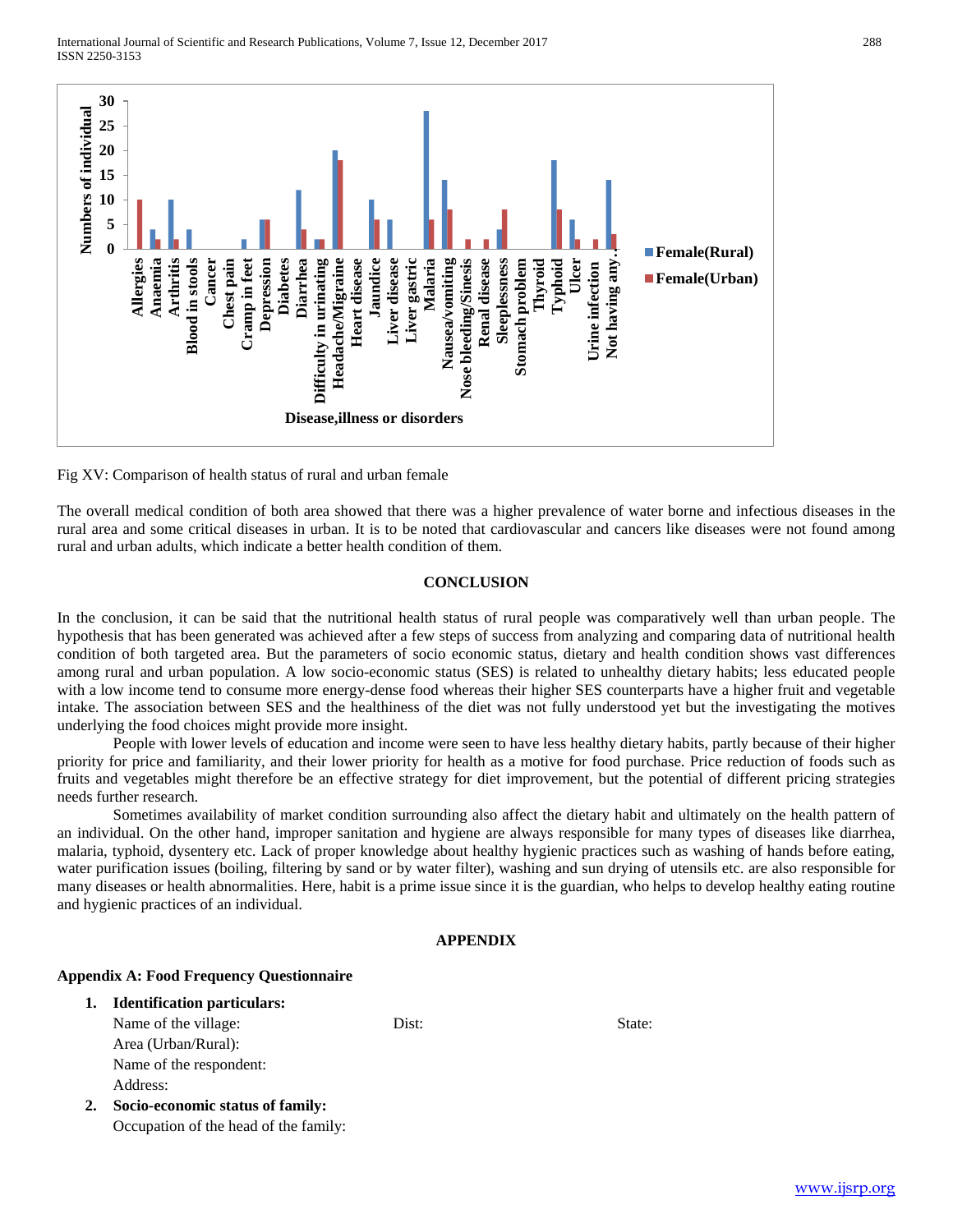| Family<br>size        |       |       | Age groups(yrs) |               |               |              |                                 |                                                |
|-----------------------|-------|-------|-----------------|---------------|---------------|--------------|---------------------------------|------------------------------------------------|
| &                     |       |       |                 |               |               |              |                                 |                                                |
| Composition           |       |       |                 |               |               |              |                                 |                                                |
|                       | $0-1$ | $1-5$ | $5 - 12$        | <b>Adults</b> | <b>Elders</b> | <b>Total</b> | of<br>No.<br>earning<br>members | <b>Total</b><br>family<br>income<br>Rs.<br>p.m |
| Sex:                  |       |       |                 |               |               |              |                                 |                                                |
| Males                 |       |       |                 |               |               |              |                                 |                                                |
| Females               |       |       |                 |               |               |              |                                 |                                                |
| Total                 |       |       |                 |               |               |              |                                 |                                                |
| Educational<br>level: |       |       |                 |               |               |              |                                 |                                                |

Type of family: Nuclear/Extended/Joint

Physiological status of woman: Pregnant/Lactating/Non-pregnant & Non-lactating

Types of feeding child: breast feeding/formula feeding

Number of absentees/guests/servants/pots in the family:

# **3. Dietary pattern of the family:**

| $\overline{SI}$ . |               | <b>Dietary Information</b> |      |                                  |      |                     |                                   |                                                                                               |                                  |             |  |
|-------------------|---------------|----------------------------|------|----------------------------------|------|---------------------|-----------------------------------|-----------------------------------------------------------------------------------------------|----------------------------------|-------------|--|
| ${\bf N}$         |               |                            |      |                                  |      |                     |                                   |                                                                                               |                                  |             |  |
| ${\bf O}$         |               |                            |      |                                  |      |                     |                                   |                                                                                               |                                  |             |  |
|                   |               |                            |      | Frequency of usage of foodstuffs |      | <b>Sources</b>      | $\cos$                            | <b>Method</b><br><b>of</b>                                                                    |                                  |             |  |
|                   |               | <b>Dail</b><br>${\bf y}$   | 3/wk | 2/wk                             | 1/wk | 1/mt<br>$\mathbf h$ | <b>Season</b><br>in which<br>used | of<br>getting<br>$\boldsymbol{\mathit{foodstu}}$<br>ffs<br>(cultiva<br>ted by<br>own/<br>from | $\mathbf t$<br>Kg.<br>Rs.<br>Ps. | preparation |  |
|                   |               |                            |      |                                  |      |                     |                                   | market<br>$\lambda$                                                                           |                                  |             |  |
| $\mathbf{1}$      | <b>CEREAL</b> |                            |      |                                  |      |                     |                                   |                                                                                               |                                  |             |  |
|                   | S             |                            |      |                                  |      |                     |                                   |                                                                                               |                                  |             |  |
|                   | Rice          |                            |      |                                  |      |                     |                                   |                                                                                               |                                  |             |  |
|                   | Wheat         |                            |      |                                  |      |                     |                                   |                                                                                               |                                  |             |  |
|                   | Jowar         |                            |      |                                  |      |                     |                                   |                                                                                               |                                  |             |  |
|                   | Ragi          |                            |      |                                  |      |                     |                                   |                                                                                               |                                  |             |  |
|                   | Others        |                            |      |                                  |      |                     |                                   |                                                                                               |                                  |             |  |
| $\overline{2}$    | PULSES/       |                            |      |                                  |      |                     |                                   |                                                                                               |                                  |             |  |
|                   | <b>LEGUME</b> |                            |      |                                  |      |                     |                                   |                                                                                               |                                  |             |  |
|                   | S             |                            |      |                                  |      |                     |                                   |                                                                                               |                                  |             |  |
| $\overline{3}$    | <b>GREEN</b>  |                            |      |                                  |      |                     |                                   |                                                                                               |                                  |             |  |
|                   | <b>LEAFY</b>  |                            |      |                                  |      |                     |                                   |                                                                                               |                                  |             |  |
|                   | <b>VEGITA</b> |                            |      |                                  |      |                     |                                   |                                                                                               |                                  |             |  |
|                   | <b>BLES</b>   |                            |      |                                  |      |                     |                                   |                                                                                               |                                  |             |  |
|                   | Spinach       |                            |      |                                  |      |                     |                                   |                                                                                               |                                  |             |  |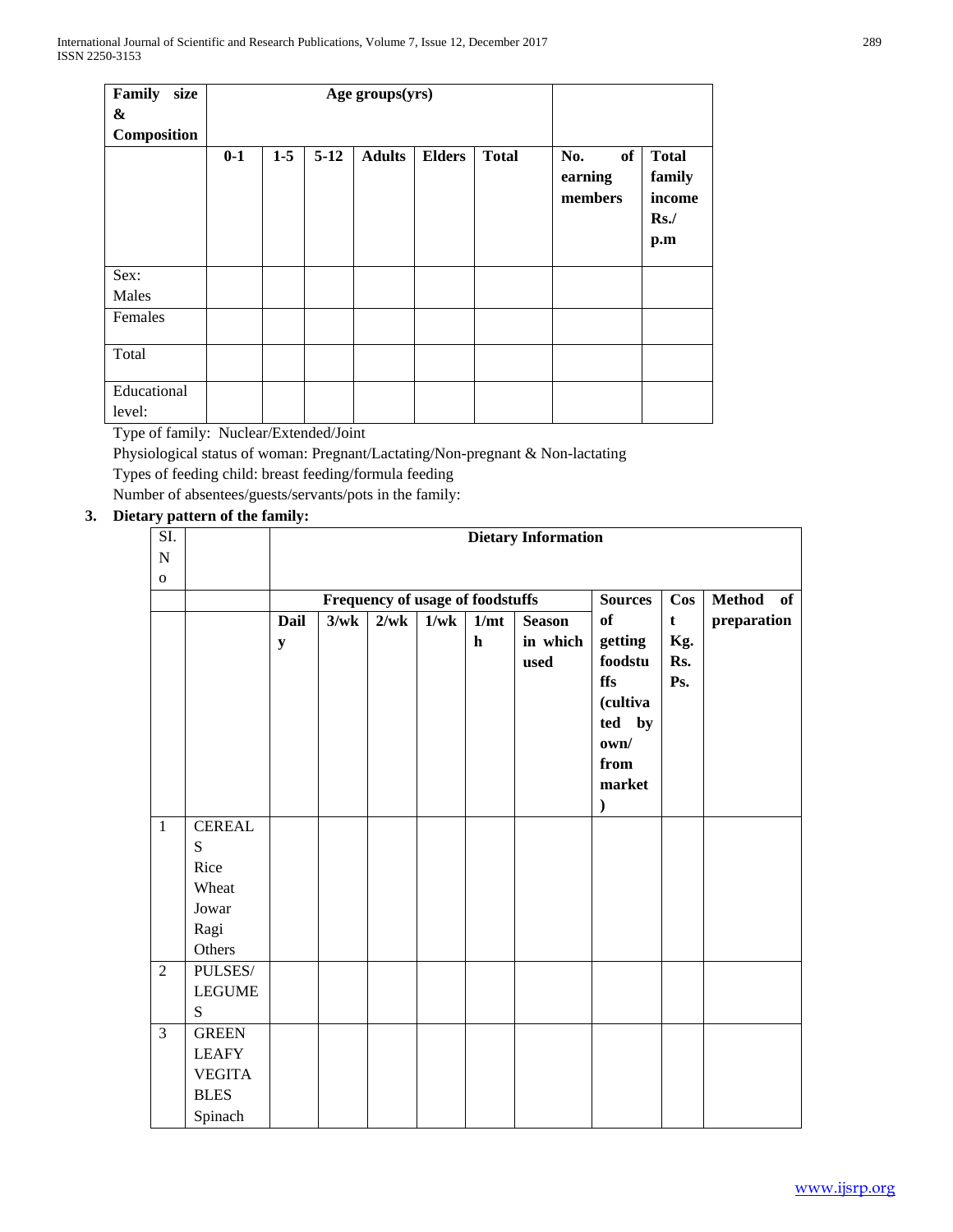|                | Amaranth        |  |  |  |  |  |
|----------------|-----------------|--|--|--|--|--|
|                |                 |  |  |  |  |  |
|                | Cabbage         |  |  |  |  |  |
|                | Oyin            |  |  |  |  |  |
|                | Oyik            |  |  |  |  |  |
|                | Oyngor          |  |  |  |  |  |
|                | Marsa           |  |  |  |  |  |
|                | Others          |  |  |  |  |  |
| $\overline{4}$ | ROOTS &         |  |  |  |  |  |
|                | <b>TUBERS</b>   |  |  |  |  |  |
|                |                 |  |  |  |  |  |
|                | Potato          |  |  |  |  |  |
|                | Sweet           |  |  |  |  |  |
|                | potato          |  |  |  |  |  |
|                | Kath Alu        |  |  |  |  |  |
|                | Others          |  |  |  |  |  |
| $\sqrt{5}$     | <b>OTHER</b>    |  |  |  |  |  |
|                | <b>VEGITA</b>   |  |  |  |  |  |
|                | <b>BLES</b>     |  |  |  |  |  |
|                | Bak/Kope        |  |  |  |  |  |
|                | Tir             |  |  |  |  |  |
|                |                 |  |  |  |  |  |
| 6              | <b>FRUITS</b>   |  |  |  |  |  |
| $\overline{7}$ | MILK &          |  |  |  |  |  |
|                | $\text{MILK}{}$ |  |  |  |  |  |
|                | <b>PRODUC</b>   |  |  |  |  |  |
|                | <b>TS</b>       |  |  |  |  |  |
| $\,8\,$        | <b>SUGAR</b>    |  |  |  |  |  |
|                |                 |  |  |  |  |  |
|                | $\&$            |  |  |  |  |  |
|                | <b>JAGGER</b>   |  |  |  |  |  |
|                | $\mathbf Y$     |  |  |  |  |  |
| 9              | OILS<br>$\&$    |  |  |  |  |  |
|                | <b>FATS</b>     |  |  |  |  |  |
| $10\,$         | <b>FLESH</b>    |  |  |  |  |  |
|                | <b>FOODS</b>    |  |  |  |  |  |
|                | Mutton          |  |  |  |  |  |
|                | Beef            |  |  |  |  |  |
|                | Mithun          |  |  |  |  |  |
|                | Pork            |  |  |  |  |  |
|                | Chicken         |  |  |  |  |  |
|                |                 |  |  |  |  |  |
|                | Fish            |  |  |  |  |  |
|                | Eggs            |  |  |  |  |  |
| 11             | <b>MISCELL</b>  |  |  |  |  |  |
|                | <b>ANEOUS</b>   |  |  |  |  |  |
|                | <b>FOODS</b>    |  |  |  |  |  |
| 12             | <b>LESS</b>     |  |  |  |  |  |
|                | <b>FAMILIA</b>  |  |  |  |  |  |
|                | R FOODS         |  |  |  |  |  |
| 13             | <b>TOBACO</b>   |  |  |  |  |  |
|                | $\mathbf O$     |  |  |  |  |  |
| 14             | <b>ALCOHO</b>   |  |  |  |  |  |
|                | L               |  |  |  |  |  |
|                |                 |  |  |  |  |  |
|                | (TRADIT         |  |  |  |  |  |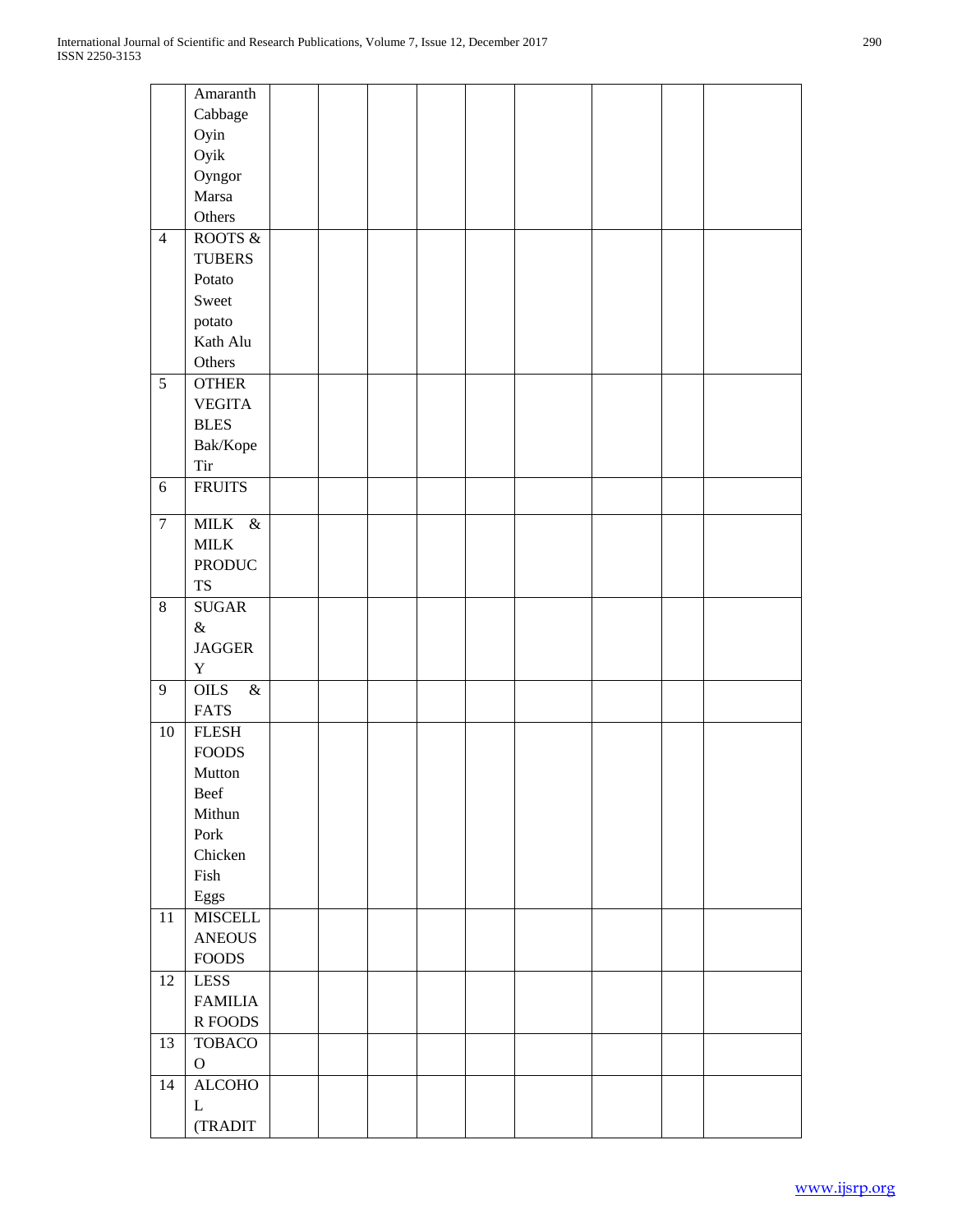|    | IONAL/C       |  |  |  |  |  |
|----|---------------|--|--|--|--|--|
|    | <b>OMMER</b>  |  |  |  |  |  |
|    | CIAL)         |  |  |  |  |  |
| 15 | <b>FRUIT</b>  |  |  |  |  |  |
|    | JUICES(       |  |  |  |  |  |
|    | <b>HOME</b>   |  |  |  |  |  |
|    | MADE/C        |  |  |  |  |  |
|    | <b>OMMER</b>  |  |  |  |  |  |
|    | CIAL)         |  |  |  |  |  |
| 16 | <b>CARBON</b> |  |  |  |  |  |
|    | <b>ATED</b>   |  |  |  |  |  |
|    | <b>BEVERA</b> |  |  |  |  |  |
|    | <b>GES</b>    |  |  |  |  |  |

(Source: MFN 006. Public Nutrition. ISBN 31-266-2300-4)

### **Appendix B: Health Frequency Questionnaire**

### **(For Adult Male/Female)**

**(Age groups: 20-39yrs)**

- **1. Height:**
- **2. Weight:**
- **3. Age:**
- **4. Habitat:** Rural/Urban

### **5. Overall medical condition(disease/illness/disorder)**

- I. Blood pressure: Low / Normal /High
- II. Diabetes: Type 1/Type 2
- III. Heart disease: Yes/No
- IV. Diarrhea: Yes/No
- V. Nausea/ Vomiting: Yes/No (if yes, then less frequently/more frequently)
- VI. Blood in stools: Yes/No
- VII. Difficulty in urinating: Yes/No
- VIII. Anemia: Yes/No
- IX. GOUT(Arthritis): Yes/No
- X. Depression: Yes/No (if yes, then state the reason……………………………)
- XI. Thyroid disease : Yes/No
- XII. Ulcer disease: Yes/No
- XIII. Cancer: Yes/No (if yes, then state the type of cancer ……………………….)
- XIV. Headaches or Migraines: Yes/No
- XV. Typhoid: Yes/No (if yes then, once/twice a year/ one or two year ago)
- XVI. Jaundice: Yes/No (if yes then, once/twice a year/one or two year ago)
- XVII. Malaria: Yes/No (if yes then, once/twice a year)
- XVIII. Allergies: Yes/No (if yes then, state the body part/location………………….)
- XIX. Sleeplessness: Yes/No
- XX. Renal disease: Yes/No
- XXI. Liver disease: Yes/No
- XXII. Any Others:

# **ACKNOWLEDGEMENT**

This study is a part of dissertation of MSCDFSM programme , IGNOU. The authors are thankful to Dr. Hui Tag, Dr. Tonlong Wangpan, Dr. Asish Paul and Dr. Jayashree Sarma for their valuable cooperation. We are great full to them for encouraging, inspiring and having faith in the team for carrying out such kind of work. Lastly, a sincere appreciation goes out to the family members and adults of the epidemiological study area for spending time getting to understand the work and completing the questionnaires.